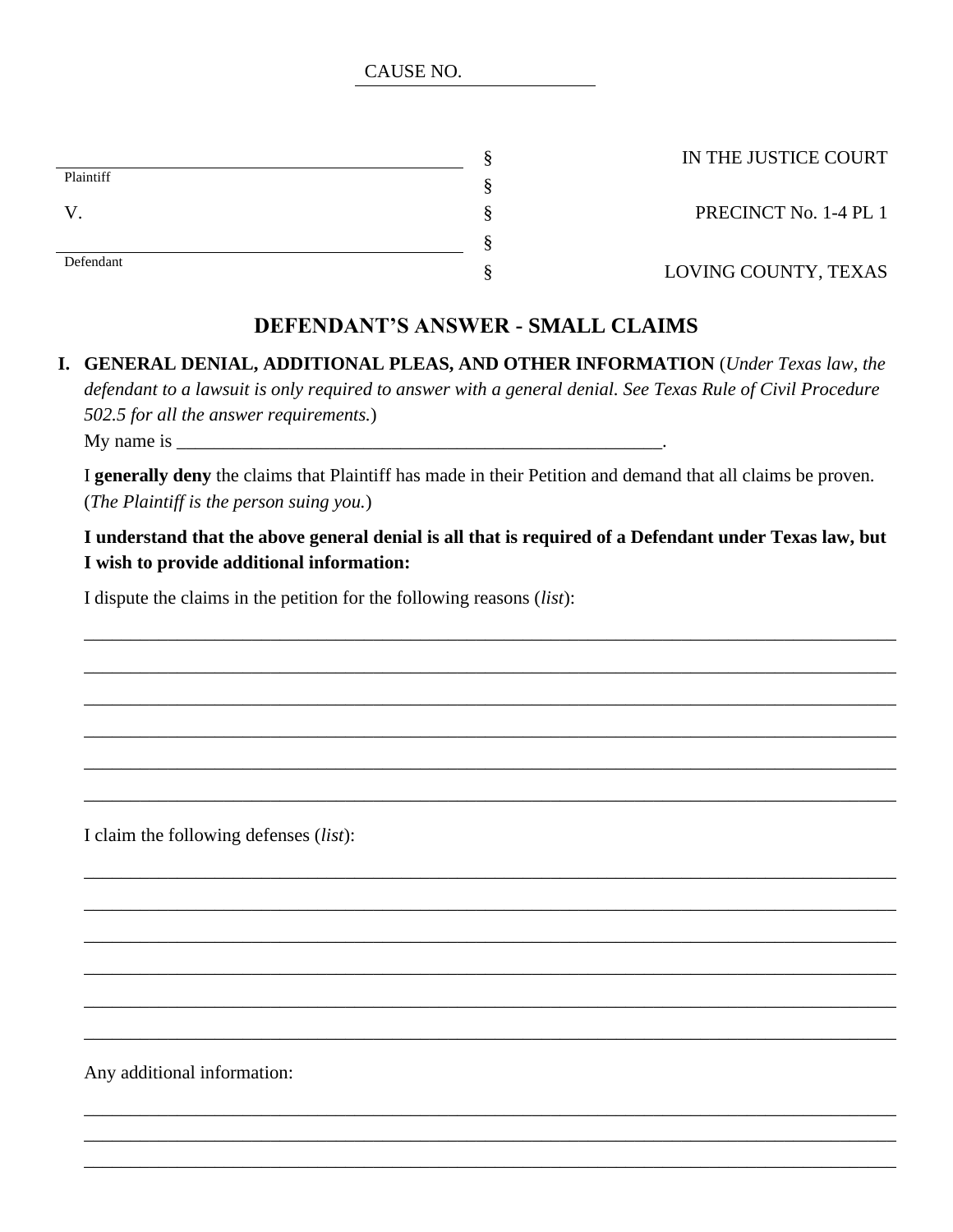#### **II. JURY REQUEST**

 I request a jury trial. (*The fee is \$22 and must be paid at least 14 days before trial unless you file a Statement of Inability to Afford Payment of Court Costs in compliance with Texas Rule of Civil Procedure 502.3.*)

 $\Box$  I do not request a jury at this time.

**III. SERVICE BY EMAIL** (*Normally, documents in this case are sent by mail. If it is easier for you, you can choose to get some of the documents sent by email. If you choose to get documents by email, you must have an email account where you can receive and look at large documents, and it is important that you check this email account every day. Even if you receive some documents by email, you will still receive some documents about the case by mail or personal service, so you must not ignore any documents from the court or other parties received by mail or personal service.*)

 $\Box$  Yes, I would like to receive documents related to this case by email at this email address:

\_\_\_\_\_\_\_\_\_\_\_\_\_\_\_\_\_\_\_\_\_\_\_\_\_\_\_\_\_\_\_\_\_\_\_\_\_\_\_\_\_\_\_\_\_\_\_\_\_\_\_\_\_\_\_\_\_\_\_\_\_\_\_\_\_\_\_\_\_\_\_\_\_\_\_\_\_\_\_\_\_\_\_\_

 $\square$  No, I do not want to receive any documents by email.

#### **IV. REMOTE PARTICIPATION**

**Hearing by Phone Call**: (*When a hearing happens by phone call, you will be able to talk to and hear the judge, Plaintiff, or any witnesses, but you will not be able to see them. Copies of any evidence to be used must be exchanged by the parties and sent to the judge prior to the hearing.)*

 $\square$  Yes, I am able to have any hearings in this case, except a jury trial, by phone call with the judge and Plaintiff and understand that I must have a phone to use on the date and time of the hearing.

 $\square$  No, I am not able to have hearings by phone call.

**Hearing by Video Conference:** (*When a hearing happens by video conference, you can hear, see, and talk to the judge, Plaintiff, and any witnesses. You will be able to see any evidence presented during the hearing. You will need to have a computer, a smartphone, or tablet that has a camera feature. You will also need access to the internet to be able to have a video conference.)*

 $\square$  Yes, I am able to have any hearings in this case, except a jury trial, by video conference. I understand that I am responsible for having the equipment and internet access needed to participate in a video conference on the date and time of the hearing.

 $\square$  No, I am not able to have hearings by video conference.

*NOTE: Your responses in this section do not guarantee that hearings will be held remotely, but rather they help the court know how you are able to participate.*

### **V. RELIEF REQUESTED**

Defendant reserves the right to file an Amended Defendant's Answer with the court to plead other defenses after further investigation and discovery.